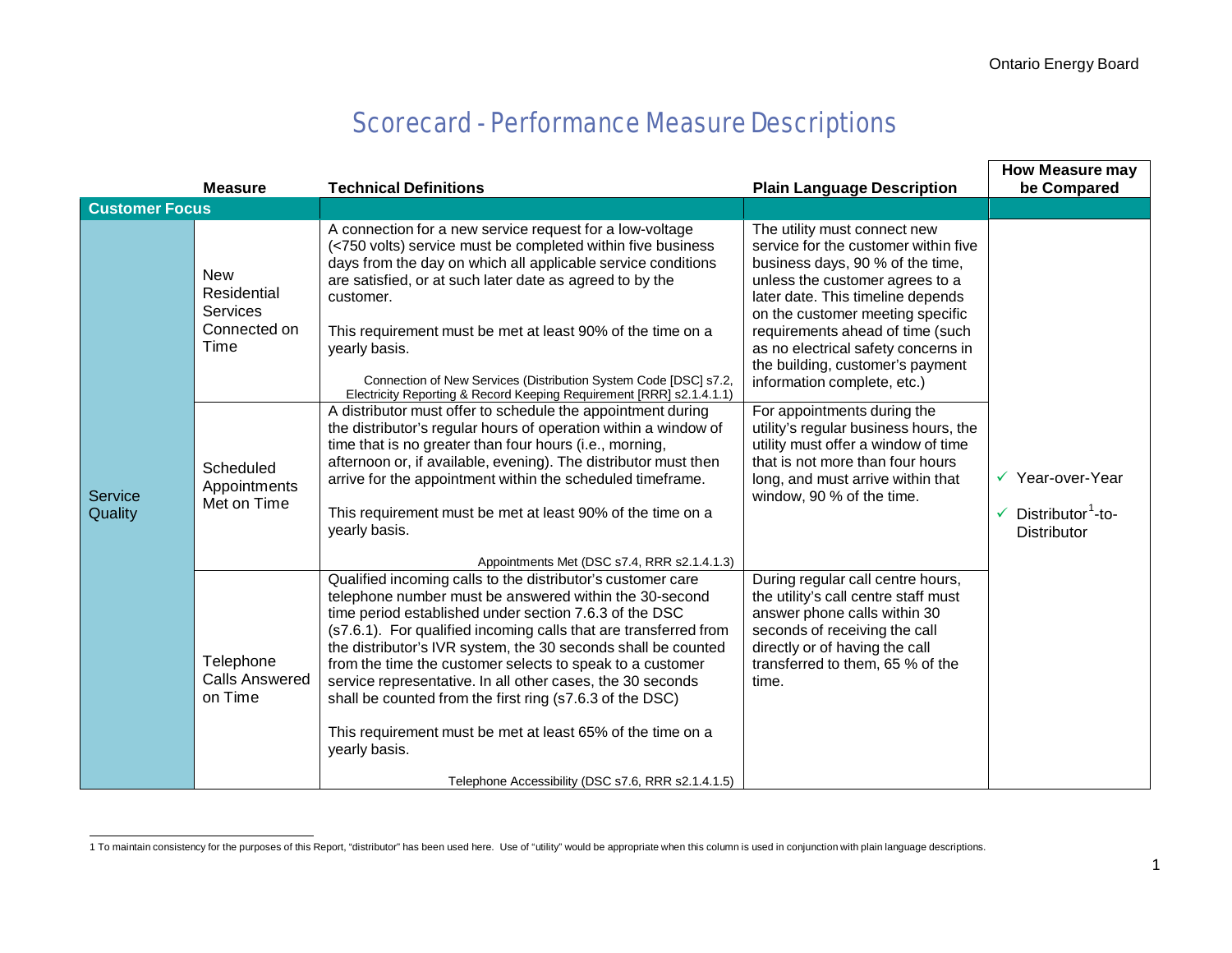|                          | <b>Measure</b>                                    | <b>Technical Definitions</b>                                                                                                                                                                                                                                                                                                                                                                                                                                                  | <b>Plain Language Description</b>                                                                                                                                                                                                                                                                                                                                            | <b>How Measure may</b><br>be Compared                                  |
|--------------------------|---------------------------------------------------|-------------------------------------------------------------------------------------------------------------------------------------------------------------------------------------------------------------------------------------------------------------------------------------------------------------------------------------------------------------------------------------------------------------------------------------------------------------------------------|------------------------------------------------------------------------------------------------------------------------------------------------------------------------------------------------------------------------------------------------------------------------------------------------------------------------------------------------------------------------------|------------------------------------------------------------------------|
| Customer<br>Satisfaction | <b>First Contact</b><br>Resolution                | Distributors use a range of approaches to assess their<br>effectiveness at addressing customers' needs / concerns.<br>While all distributors will be required to report on their success<br>in addressing customers' needs the first time they contact the<br>distributor, distributors are not required to use the same<br>approach.<br>Please see the management discussion and analysis section<br>of the distributor's scorecard.                                         | Utilities should aim to address their<br>customers' needs as quickly as<br>possible. Ideally, their concerns<br>and issues can be resolved the<br>first time the customer contacts<br>the utility.<br>The utility must report on its<br>success at meeting a customer's<br>needs the first time the utility is<br>contacted. Different tools can be<br>used to measure this. | ✔ Year-over-Year<br>× Distributor-to-<br><b>Distributor</b>            |
|                          | <b>Billing</b><br>Accuracy                        | Accurate bills issued expressed as a percentage of total bills<br>issued. It is calculated as:<br>$=$ (Total number of bills issued for the year $-$ Number of<br>inaccurate bills issued for the year) / Total number of bills<br>issued for the year<br>This requirement must be met at least 98% of the time on a<br>yearly basis.                                                                                                                                         | An important part of business is<br>ensuring that customer's bills are<br>accurate.<br>The utility must report on its<br>success at issuing accurate bills to<br>its customers.                                                                                                                                                                                              | ✔ Year-over-Year<br>$\checkmark$ Distributor-to-<br><b>Distributor</b> |
|                          | Customer<br>Satisfaction<br><b>Survey Results</b> | Distributors use a range of approaches to assess (i.e. survey)<br>customer satisfaction (e.g. perception surveys, transactional<br>surveys, focus group surveys, town hall meeting surveys, in-<br>depth interview surveys, etc.). While all distributors will be<br>required to report the results of their surveys, distributors are<br>not required to use the same tools.<br>Please see the management discussion and analysis section<br>of the distributor's scorecard. | Utilities use different ways to<br>determine how satisfied their<br>customers are with the service<br>they receive.<br>The utility must report the results<br>of whatever customer satisfaction<br>surveys it uses.                                                                                                                                                          | ✔ Year-over-Year<br>× Distributor-to-<br><b>Distributor</b>            |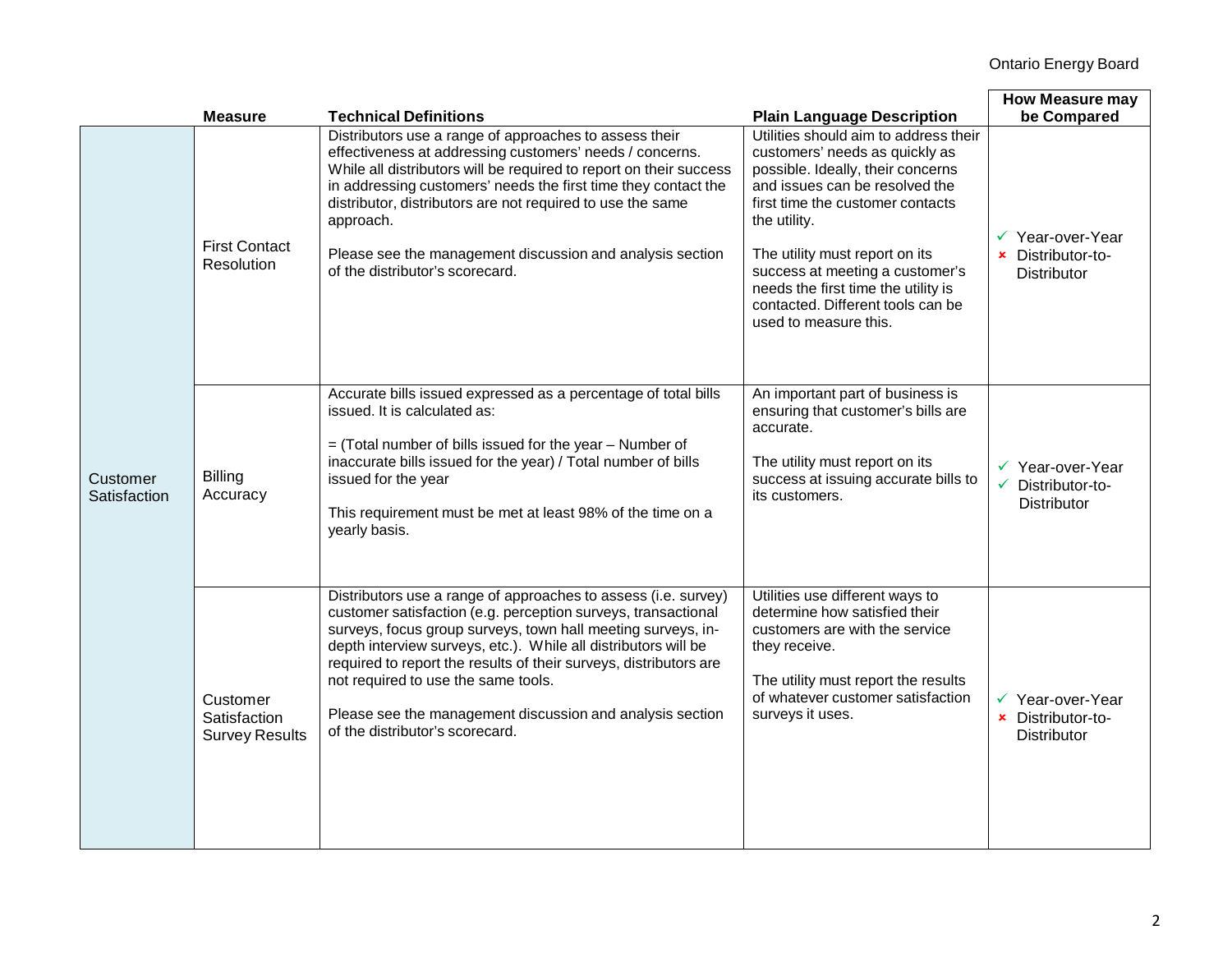## Ontario Energy Board

|               | <b>Measure</b>                                                                                                       | <b>Technical Definitions</b>                                                                                                                                                                                                                                                                                                                                                                                                                                                                                                                                                                                                                    | <b>Plain Language Description</b>                                                                                                                                                                                                                                                                                                                                                                                                                                                                                                                                                                                              | <b>How Measure may</b><br>be Compared                        |
|---------------|----------------------------------------------------------------------------------------------------------------------|-------------------------------------------------------------------------------------------------------------------------------------------------------------------------------------------------------------------------------------------------------------------------------------------------------------------------------------------------------------------------------------------------------------------------------------------------------------------------------------------------------------------------------------------------------------------------------------------------------------------------------------------------|--------------------------------------------------------------------------------------------------------------------------------------------------------------------------------------------------------------------------------------------------------------------------------------------------------------------------------------------------------------------------------------------------------------------------------------------------------------------------------------------------------------------------------------------------------------------------------------------------------------------------------|--------------------------------------------------------------|
|               | <b>Operational Effectiveness</b>                                                                                     |                                                                                                                                                                                                                                                                                                                                                                                                                                                                                                                                                                                                                                                 |                                                                                                                                                                                                                                                                                                                                                                                                                                                                                                                                                                                                                                |                                                              |
| <b>Safety</b> | Level of Public<br>Awareness of<br>Electrical<br>Safety                                                              | Level of public awareness, within the distributor's service<br>territory, of electrical safety information and precautions<br>related to distribution system assets.                                                                                                                                                                                                                                                                                                                                                                                                                                                                            | The equipment used to run the<br>electricity system is extremely<br>dangerous. Because equipment<br>such as power lines and poles can<br>be located in public areas, the<br>utility must take steps to prevent<br>electrical accidents or incidents<br>involving the public. One way is to<br>provide information about safety<br>risks and precautions to take when<br>near this equipment.<br>Starting in 2015, the utility will carry<br>out a survey every two years that<br>measures the effort made to raise<br>the public's awareness about these<br>risks. The Electrical Safety<br>Authority will develop the survey. | Distributor-to-<br>✓<br><b>Distributor</b>                   |
|               | The level of<br>compliance<br>with Ontario<br>Regulation<br>$22/04$ ;<br>Electrical<br><b>Distribution</b><br>Safety | Measure of the distributor's level of compliance with Ontario<br>Regulation 22/04 - Electrical Distribution Safety by:<br>evaluation of annual audit of compliance submitted by<br>the distributor (sections 4-8) and declaration of<br>compliance (sections 3,9-12)<br>evaluation of Due Diligence Inspections (DDIs),<br>Reports of Public Safety Concerns and Compliance<br>Investigations.<br>Ontario Regulation 22/04 - Electrical Distribution Safety<br>establishes objective-based electrical safety requirements for<br>the design, construction and maintenance of electrical<br>distribution systems owned by licensed distributors. | Ontario Regulation 22/04 -<br><b>Electrical Distribution Safety sets</b><br>out safety standards that utilities<br>must follow in their operations - for<br>example, making sure proper<br>procedures are in place to prevent<br>accidents or incidents, keeping the<br>system in safe working condition,<br>etc.<br>The utility must demonstrate how<br>well it met the standards by<br>providing declarations, audit<br>results, inspection reports and<br>other documentation.                                                                                                                                              | Year-over-Year<br>Distributor-to-<br>✓<br><b>Distributor</b> |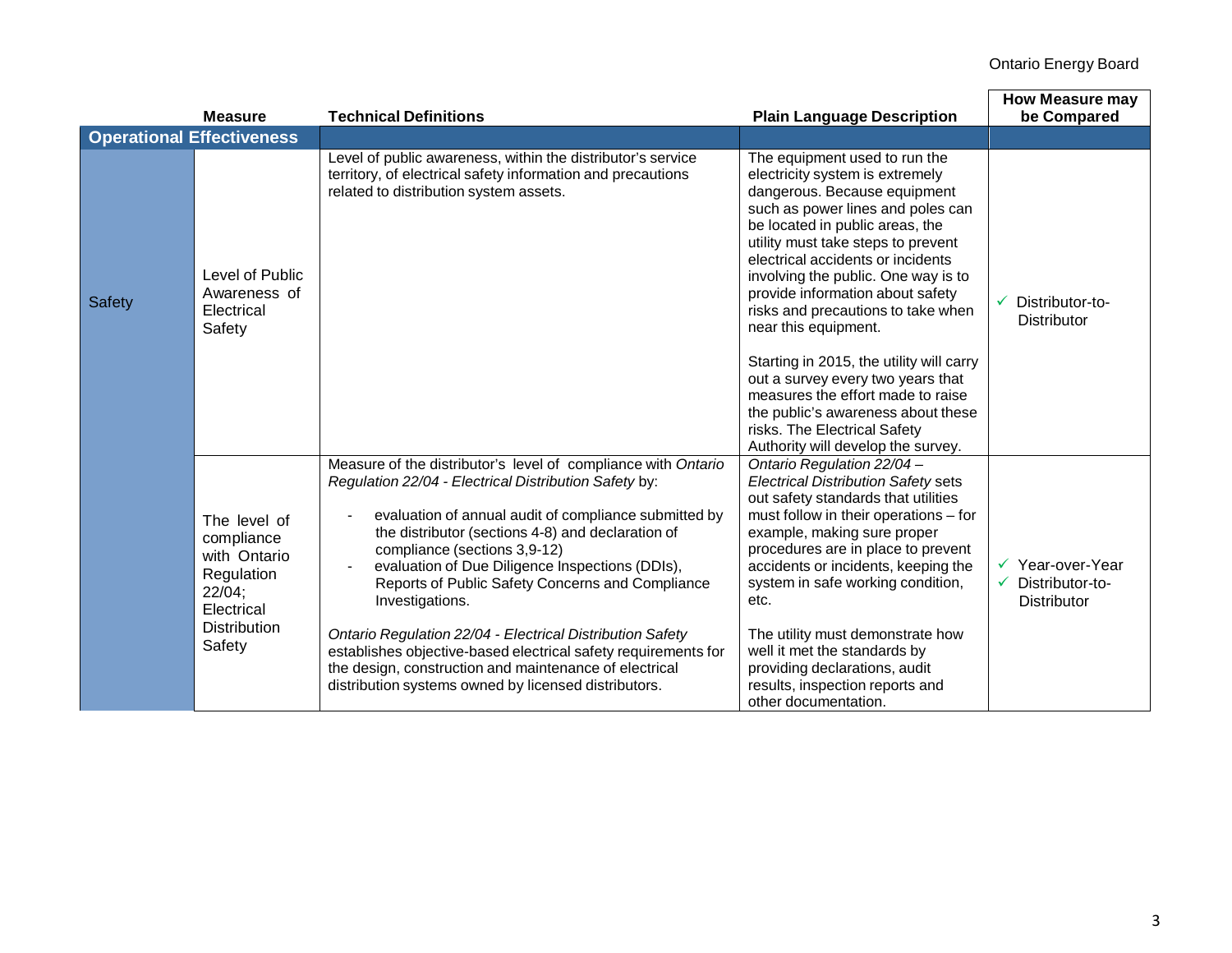| <b>Measure</b>        |                | <b>Technical Definitions</b>                                                                                                                                                                                                                                                                                                                                                                                                                                                                                                                                                                | <b>Plain Language Description</b>                                                                                                                                                                                                                                                                                                                                                                                                                                                                                                                                                                                                                                                                                                                                                                                                                                                                                                                                                                                                                                                                                                                           | <b>How Measure may</b><br>be Compared                                                |
|-----------------------|----------------|---------------------------------------------------------------------------------------------------------------------------------------------------------------------------------------------------------------------------------------------------------------------------------------------------------------------------------------------------------------------------------------------------------------------------------------------------------------------------------------------------------------------------------------------------------------------------------------------|-------------------------------------------------------------------------------------------------------------------------------------------------------------------------------------------------------------------------------------------------------------------------------------------------------------------------------------------------------------------------------------------------------------------------------------------------------------------------------------------------------------------------------------------------------------------------------------------------------------------------------------------------------------------------------------------------------------------------------------------------------------------------------------------------------------------------------------------------------------------------------------------------------------------------------------------------------------------------------------------------------------------------------------------------------------------------------------------------------------------------------------------------------------|--------------------------------------------------------------------------------------|
| Serious<br>Electrical | Incident Index | Number of non-occupational (general public), serious<br>electrical incidents involving distributor-owned assets as<br>defined by Ontario Regulation 22/04 - Electrical Distribution<br>Safety. The index is the number and rate per 10, 100 or 1000<br>km of line of serious electrical incidents involving a<br>distributor's assets.<br>Distributors are expected to improve the number and rate of<br>serious electrical incidents involving the general public and<br>distributor-owned assets. The target is an improvement of<br>30% when compared to its previous five-year average. | The utility must report on any<br>serious electrical incidents<br>involving its equipment and the<br>general public. A 'serious electrical<br>incident' means:<br>any electrical contact that<br>a.<br>caused death or critical injury<br>to a person;<br>any inadvertent contact with<br>b.<br>any part of a distribution<br>system operating at 750 volts<br>or above that caused, or had<br>the potential to cause, death<br>or critical injury to a person;<br>c. any fire or explosion in any<br>part of a distribution system<br>operating at or above 750<br>volts that caused, or had the<br>potential to cause, death or<br>critical injury to a person,<br>except a fire or explosion<br>caused by lightning strike.<br>For the scorecard, the utility reports<br>both the number of incidents and<br>how often they happen for every<br>10, 100 or 1,000 kilometers of line<br>the utility operates. This reflects the<br>different sizes of utilities' service<br>areas.<br>Each distributor has a target of<br>decreasing its number and rate of<br>serious electrical incidents by 30%<br>when compared to its previous<br>five-year average. | $\checkmark$ Year-over-Year<br>Distributor-to-<br>$\checkmark$<br><b>Distributor</b> |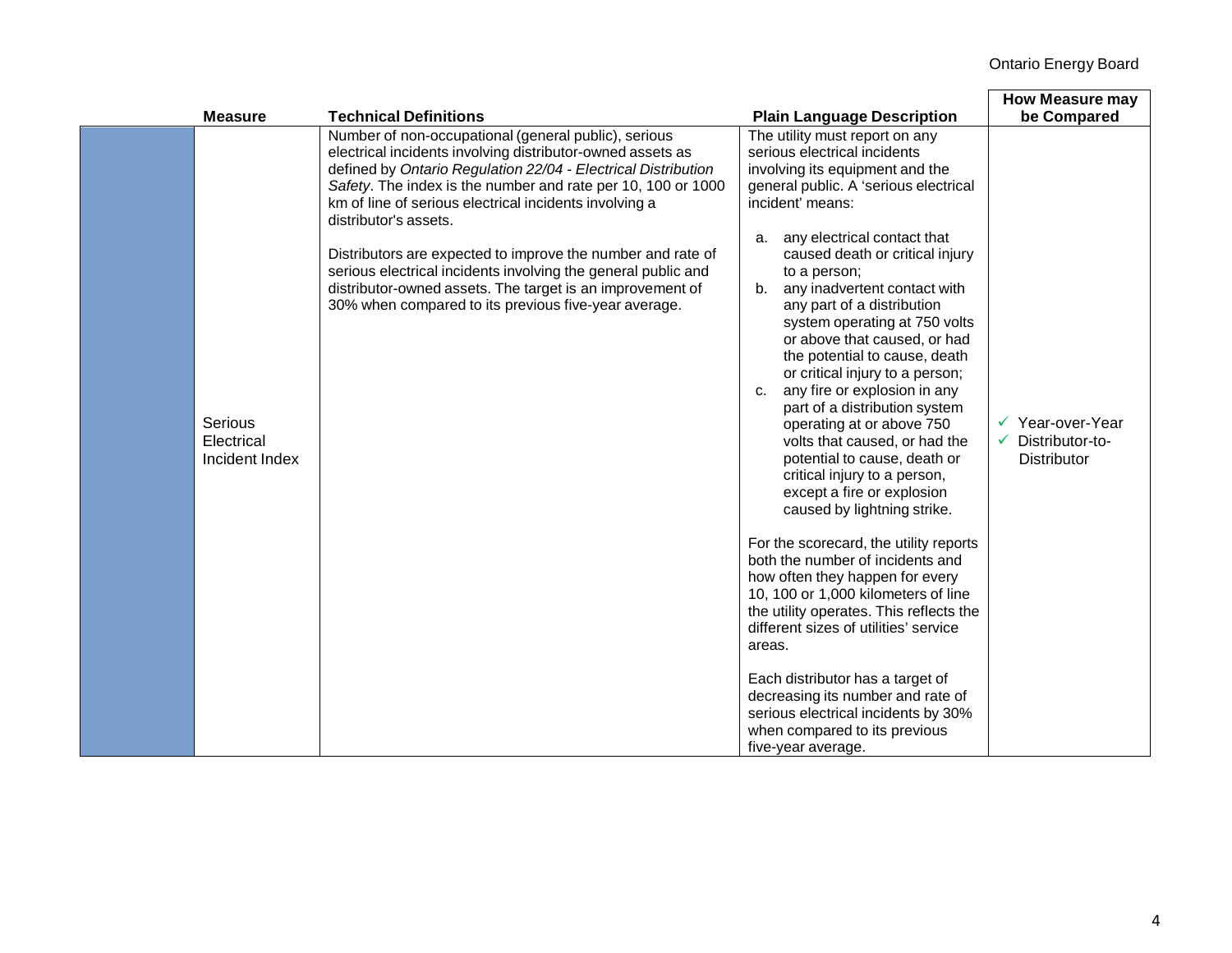|                              | <b>Measure</b>                                                                 | <b>Technical Definitions</b>                                                                                                                                                                                                                                                                                                                                                                                                                                                                                                                                                                                                                                                                       | <b>Plain Language Description</b>                                                                                                                                                                                                                                        | <b>How Measure may</b>                                                 |
|------------------------------|--------------------------------------------------------------------------------|----------------------------------------------------------------------------------------------------------------------------------------------------------------------------------------------------------------------------------------------------------------------------------------------------------------------------------------------------------------------------------------------------------------------------------------------------------------------------------------------------------------------------------------------------------------------------------------------------------------------------------------------------------------------------------------------------|--------------------------------------------------------------------------------------------------------------------------------------------------------------------------------------------------------------------------------------------------------------------------|------------------------------------------------------------------------|
| System<br><b>Reliability</b> | Average<br>Number of<br>Hours that<br>Power to a<br>Customer is<br>Interrupted | System Average Interruption Duration Index (Loss of Supply)<br>is an index of system reliability that expresses the average<br>amount of time, per reporting period, supply to a customer is<br>interrupted. It is determined by dividing the total monthly<br>duration of all interruptions experienced by all customers<br>(excluding interruptions caused by Loss of Supply events), in<br>hours, by the average number of customers served:<br>= (Total Customer Hours of Interruptions - Total Customer<br>Hours of Interruptions caused by Loss of Supply events)/<br>Average Number of Customers Served.<br>System Average Interruption Duration Index (Loss of Supply) (RRR<br>s2.1.4.2.2) | An important feature of a reliable<br>distribution system is recovering<br>from power outages as quickly as<br>possible. The utility must track the<br>average length of time, in hours,<br>that its customers have<br>experienced a power outage over<br>the past year. | be Compared<br>$\checkmark$ Year-over-Year                             |
|                              | Average<br>Number of<br>Times that<br>Power to a<br>Customer is<br>Interrupted | System Average Interruption Frequency Index (Loss of<br>Supply) is an index of system reliability that expresses the<br>number of times per reporting period that the supply to a<br>customer is interrupted. It is determined by dividing the total<br>number of interruptions experienced by all customers<br>(excluding interruptions caused by Loss of Supply events), by<br>the average number of customers served:<br>= (Total Customer Interruptions - Interruptions caused by<br>Loss of Supply events) / Average Number of Customers<br>Served<br>System Average Interruption Frequency Index (Loss of Supply)<br>(RRR s2.1.4.2.4)                                                        | Another important feature of a<br>reliable distribution system is<br>reducing the frequency of power<br>outages. The utility must also track<br>the number of times its customers<br>have experienced a power outage<br>over the past year.                              | Distributor-to-<br><b>Distributor</b>                                  |
| Asset<br>Management          | System Plan<br>Implementation<br>Progress                                      | Distributors use a range of approaches to measure their<br>effectiveness at implementing their distribution system plan.<br>While all distributors will be required to report their results to<br>the Board, distributors are not required to use the same<br>measure.<br>Please see the management discussion and analysis section<br>of the distributor's scorecard.                                                                                                                                                                                                                                                                                                                             | Utilities use different ways to<br>determine that their work<br>continues to be "on track" with<br>their system plans.<br>The utility must report the results<br>of whatever measure it uses.                                                                            | Year-over-Year<br>Distributor-to-<br>$\mathbf x$<br><b>Distributor</b> |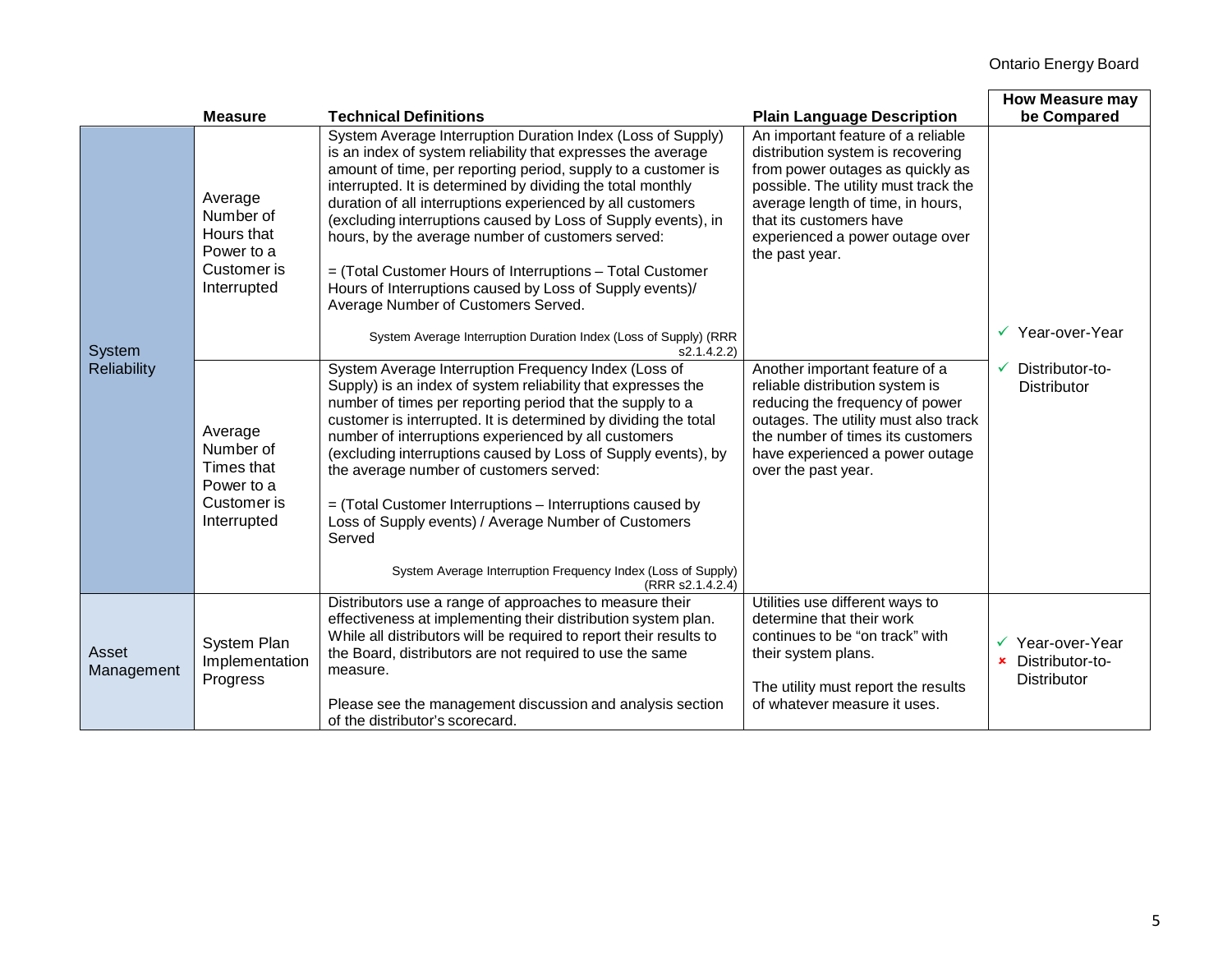|                     |                                     |                                                                                                                                                                                                                                                                                                                                                                                                                                                 |                                                                                                                                                                                                                                                                                                                   | <b>How Measure may</b>                |
|---------------------|-------------------------------------|-------------------------------------------------------------------------------------------------------------------------------------------------------------------------------------------------------------------------------------------------------------------------------------------------------------------------------------------------------------------------------------------------------------------------------------------------|-------------------------------------------------------------------------------------------------------------------------------------------------------------------------------------------------------------------------------------------------------------------------------------------------------------------|---------------------------------------|
|                     | <b>Measure</b>                      | <b>Technical Definitions</b>                                                                                                                                                                                                                                                                                                                                                                                                                    | <b>Plain Language Description</b>                                                                                                                                                                                                                                                                                 | be Compared                           |
|                     |                                     | A total cost benchmarking evaluation is used to produce a<br>single efficiency ranking of Ontario's distributors. The<br>efficiency ranking is then segmented into five groups based on<br>the size of the difference between each distributor's actual<br>costs and its predicted costs as estimated in the<br>benchmarking evaluation. Distributors whose actual costs are<br>lower than their predicted costs are considered more efficient. | The utility must manage its costs<br>successfully in order to help<br>assure its customers they are<br>receiving value for the cost of the<br>service they receive.<br>Utilities' total costs are evaluated to<br>produce a single efficiency ranking.                                                            |                                       |
|                     |                                     | <b>Demarcation Points for Relative Cost Performance</b><br>Group                                                                                                                                                                                                                                                                                                                                                                                | This is divided into five groups                                                                                                                                                                                                                                                                                  |                                       |
|                     |                                     | Actual costs are 25% or more below predicted costs<br>$\mathbf{1}$                                                                                                                                                                                                                                                                                                                                                                              | based on how big the difference is                                                                                                                                                                                                                                                                                |                                       |
|                     | Efficiency                          | $\overline{2}$<br>Actual costs are 10% to 25% below predicted costs                                                                                                                                                                                                                                                                                                                                                                             | between each utility's actual and                                                                                                                                                                                                                                                                                 |                                       |
|                     | Assessment                          | 3<br>Actual costs are within +/-10% of predicted costs                                                                                                                                                                                                                                                                                                                                                                                          | predicted costs. Utilities whose                                                                                                                                                                                                                                                                                  |                                       |
|                     |                                     | $\overline{4}$<br>Actual costs are 10% to 25% above predicted costs                                                                                                                                                                                                                                                                                                                                                                             | actual costs are lower than                                                                                                                                                                                                                                                                                       |                                       |
|                     |                                     | 5<br>Actual costs are 25% or more above predicted costs                                                                                                                                                                                                                                                                                                                                                                                         | predicted are considered more                                                                                                                                                                                                                                                                                     |                                       |
| <b>Cost Control</b> |                                     |                                                                                                                                                                                                                                                                                                                                                                                                                                                 | efficient and will be assigned to<br>Group 1 or Group 2. Utilities that<br>are considered average<br>performers will be assigned to<br>Group 3. Utilities whose actual<br>costs are higher than predicted will<br>be assigned to Group 4 or Group<br>5.                                                           | ✔ Year-over-Year<br>✔ Distributor-to- |
|                     | <b>Total Cost per</b><br>Customer   | Total cost is calculated as the sum of a distributor's capital<br>costs and OM&A costs, including certain adjustments to make<br>the costs more comparable between distributors, per reporting<br>period. This amount is then divided by the total number of<br>customers that the distributor serves.                                                                                                                                          | A simple measure that can be<br>used as a comparison with other<br>utilities is the utility's total cost per<br>customer.<br>Total cost is a sum of all the costs<br>incurred by the utility to provide<br>service to its customers. The<br>amount is then divided by the<br>utility's total number of customers. | <b>Distributor</b>                    |
|                     | <b>Total Cost per</b><br>Km of Line | Total cost is calculated as the sum of a distributor's capital<br>costs and OM&A costs, including certain adjustments to make<br>the costs more comparable between distributors, per reporting<br>period. This amount is then divided by the total number of<br>customers that the number of kilometers of line that the<br>distributor operates to serve its customers.                                                                        | Another simple measure is the<br>utility's total cost per length of line.<br>Total cost is a sum of all the costs<br>incurred by the utility to provide<br>service to its customers. The<br>amount is then divided by the<br>number of kilometers of line the<br>utility operates to serve its<br>customers.      |                                       |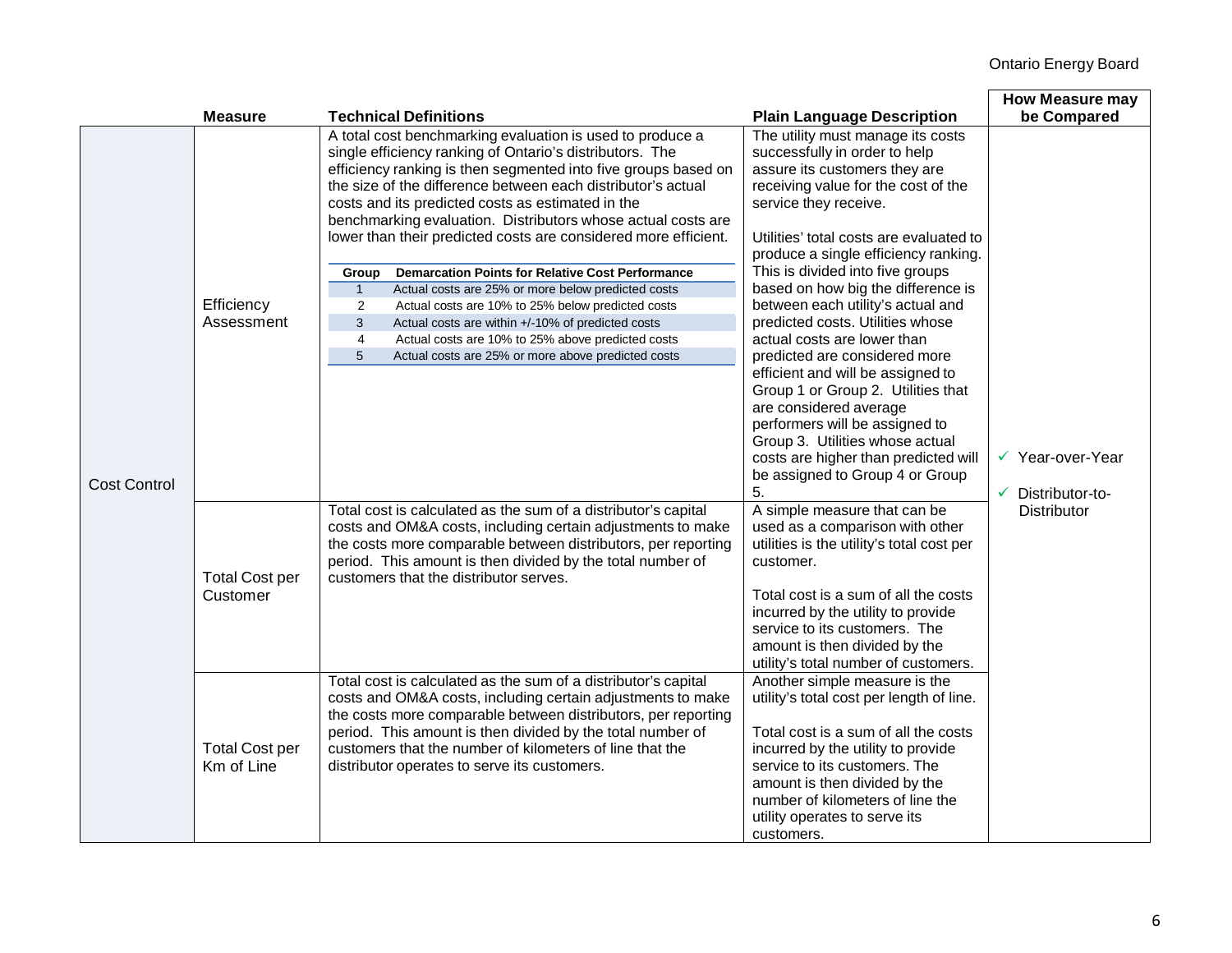|                                                 | <b>Measure</b>                                                                         | <b>Technical Definitions</b>                                                                                                                                                                                                                                                                                                                                                                                                                                                                                                                                                                        | <b>Plain Language Description</b>                                                                                                                                                                                                                                                                                                                                  | <b>How Measure may</b><br>be Compared      |  |  |
|-------------------------------------------------|----------------------------------------------------------------------------------------|-----------------------------------------------------------------------------------------------------------------------------------------------------------------------------------------------------------------------------------------------------------------------------------------------------------------------------------------------------------------------------------------------------------------------------------------------------------------------------------------------------------------------------------------------------------------------------------------------------|--------------------------------------------------------------------------------------------------------------------------------------------------------------------------------------------------------------------------------------------------------------------------------------------------------------------------------------------------------------------|--------------------------------------------|--|--|
| <b>Public Policy</b>                            |                                                                                        |                                                                                                                                                                                                                                                                                                                                                                                                                                                                                                                                                                                                     |                                                                                                                                                                                                                                                                                                                                                                    |                                            |  |  |
| <b>Responsiveness</b>                           |                                                                                        |                                                                                                                                                                                                                                                                                                                                                                                                                                                                                                                                                                                                     |                                                                                                                                                                                                                                                                                                                                                                    |                                            |  |  |
| Conservation<br>and Demand<br>Management        | Net Cumulative<br><b>Energy Savings</b><br>(percent of<br>target<br>achieved)          | In 2014, the Minister of Energy issued directives to the OEB and<br>Independent Electricity System Operator (IESO) on the new<br>2015-2020 Conservation First Framework. Under this<br>conservation framework, the IESO has allocated to all<br>distributors overall energy savings (Gigawatt hours - GWh)<br>targets they are to achieve by 2020.                                                                                                                                                                                                                                                  | Customers can reduce the amount<br>of power they use through<br>conservation efforts.                                                                                                                                                                                                                                                                              | Not Applicable                             |  |  |
|                                                 | Renewable<br>Generation<br>Connection<br>Impact<br>Assessments<br>Completed on<br>Time | Section 25.37 of the Electricity Act, 1998 requires that<br>connection assessments for renewable energy generation<br>facilities be completed by electricity distributors within<br>prescribed timelines, and also requires distributors to report<br>quarterly to the Board on their ability to meet those timelines.<br>Ontario Regulation 326/09 (Mandatory Information re<br>Connections) sets out details regarding the timing of, and<br>reporting on, connection assessments.<br>% of Connection Impact Assessments Completed for Renewable<br>Generation Facilities >10 kW (RRR s2.1.15(a)) | The utility must complete a<br>connection impact assessment for<br>a renewable generator within a<br>certain timeline, and must report to<br>the Board on how well it met those<br>timelines.                                                                                                                                                                      | √ Year-over-Year                           |  |  |
| <b>Connection of</b><br>Renewable<br>Generation | New Micro-<br>embedded<br>Generation<br><b>Facilities</b><br>Connected on<br>Time      | For generation facilities that are 10 kW or less, the Board<br>established a connection measure in amendments to the<br>Distribution System Code that came into effect on June 13,<br>2013 (EB-2012-0246). A distributor shall connect an<br>applicant's micro-embedded generation facility to its<br>distribution system within 5 business days of which all<br>applicable service conditions are satisfied, 90 percent of the<br>time on a yearly basis, or at such later date as agreed to by<br>the customer<br>Micro-embedded Generation measure (DSC s 6.2.7 and 6.2.7A)                      | The utility must connect smaller<br>generators producing less than<br>10kW of power within five<br>business days, 90 percent of the<br>time, unless the customer agrees<br>to a later date. These generators<br>are known as "micro-embedded<br>generation facilities."<br>The timeline depends on the<br>customer meeting specific<br>requirements ahead of time. | Distributor-to-<br>✓<br><b>Distributor</b> |  |  |